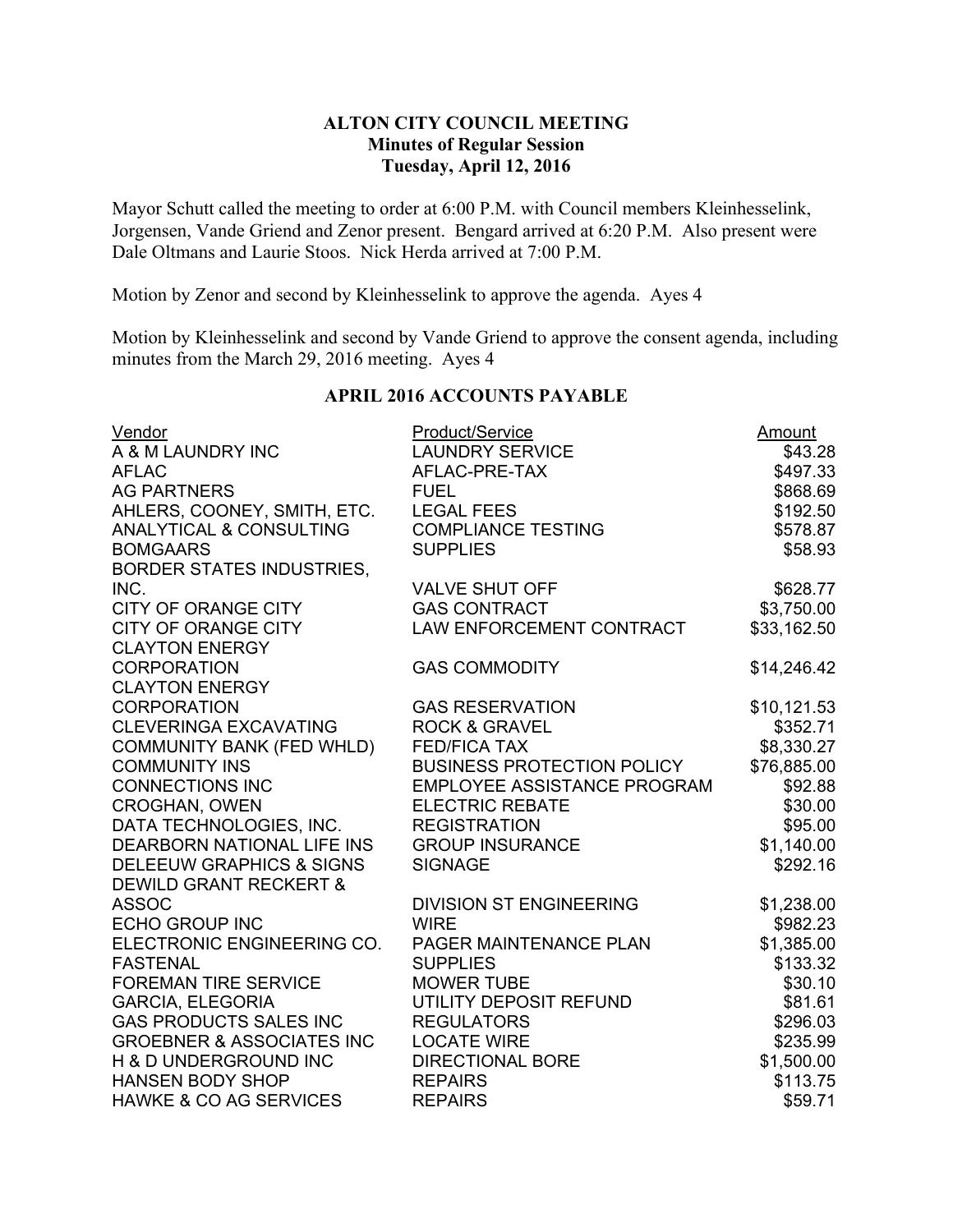| <b>HENTGES PLUMBING</b>             | <b>REPAIRS</b>                 | \$81.88     |
|-------------------------------------|--------------------------------|-------------|
| <b>IAWEA</b>                        | <b>REGISTRATION</b>            | \$40.00     |
| <b>IOWA STATE TREASURER</b>         | <b>STATE TAX</b>               | \$1,460.00  |
| <b>IPERS COLLECTIONS</b>            | <b>IPERS</b>                   | \$4,988.08  |
| KRIZ-DAVIS CO.                      | <b>WIRE</b>                    | \$2,440.00  |
| MATHESON TRI-GAS IN                 | <b>OXYGEN</b>                  | \$44.30     |
| METERING & TECHNOLOGY SOL           | <b>METERS</b>                  | \$2,811.00  |
| <b>MID AMERICAN</b>                 | <b>STREET LIGHTS</b>           | \$168.53    |
| MID SIOUX OPPORTUNITY               | <b>PROJECT SHARE</b>           | \$20.00     |
| MIDWEST FIRE & REPAIR               | <b>FIRE TRUCK REPAIRS</b>      | \$749.53    |
| <b>MIKES WELDING &amp; REPAIR</b>   | <b>SNOW PUSHERS &amp; BARS</b> | \$7,843.15  |
| <b>MISSOURI RIVER ENERGY</b>        |                                |             |
| <b>SERVICES</b>                     | <b>ELECTRIC</b>                | \$44,638.44 |
| <b>MOUW MOTOR</b>                   | <b>MAINTENANCE</b>             | \$35.45     |
| MUNICIPAL UTIL-BILLS                | <b>UTILITIES</b>               | \$1,795.85  |
| NEAL CHASE LUMBER CO                | SUPPLIES, POSTAGE              | \$416.81    |
| NO STREAKING INC                    | <b>WINDOW CLEANING</b>         | \$83.00     |
| NOTEBOOM ELECTRIC                   | <b>BULBS, BREAKERS</b>         | \$617.69    |
| NW IA AREA SOLID WASTE              |                                |             |
| <b>AGENCY</b>                       | <b>BULB DISPOSAL</b>           | \$244.25    |
| ORANGE CITY MUNICIPAL               |                                |             |
| <b>UTILITIES</b>                    | <b>BULK WATER</b>              | \$5,205.92  |
| ONE OFFICE SOLUTION                 | <b>OFFICE SUPPLIES</b>         | \$8.44      |
| ORANGE CITY HEALTH SYSTEM           | PARAMEDIC ASSISTS, TRAINING    | \$857.50    |
| ORANGE CITY SANITATION              | <b>GARBAGE HAULING</b>         | \$6,369.50  |
| PARROTT, MATT & SONS                | <b>UTILITY BILLS</b>           | \$759.90    |
| <b>PAYROLL</b>                      | PAYROLL CHECKS ON 3/31/2016    | \$25,767.81 |
| <b>PIZZA RANCH</b>                  | <b>MEETINGS</b>                | \$69.95     |
| R & J WELDING AND DESIGN            | <b>SIGN FRAMES</b>             | \$703.30    |
| RECORD MANAGEMENT INC               | <b>DOCUMENT SHREDDING</b>      | \$47.00     |
| <b>SAM'S CLUB</b>                   | <b>MEMBERSHIP</b>              | \$45.00     |
| SIMMONS, BOBBY                      | UTILITY DEPOSIT REFUND         | \$199.25    |
| SIOUXLAND PRESS                     | <b>PUBLICATIONS</b>            | \$100.80    |
| SKARSHAUG TESTING LAB.              | <b>GLOVE CLEAN &amp; TEST</b>  | \$49.10     |
| SPIREWORKS CREATIVE                 | <b>WEBSITE MANAGEMENT</b>      | \$400.00    |
| STANDER ENGRAVING                   | <b>NAME PLATES</b>             | \$23.50     |
| <b>TOWN &amp; COUNTRY IMPLEMENT</b> | <b>TRACTOR REPAIRS</b>         | \$5,420.96  |
| TREASURER STATE OF IOWA             | <b>SALES TAX</b>               | \$3,406.00  |
| TRITECH EMERGENCY SYSTEMS           |                                |             |
| <b>INC</b>                          | <b>RESCUE BILLING</b>          | \$220.00    |
| <b>U S CELLULAR</b>                 | <b>CELL PHONES</b>             | \$313.44    |
| U. S. POSTMASTER                    | <b>POSTAGE</b>                 | \$500.00    |
| UTILITY EQUIPMENT CO.               | <b>PIPE &amp; FITTINGS</b>     | \$1,001.54  |
| VAN MAANEN'S RADIO SHACK            | <b>COMPUTER SERVICE</b>        | \$540.00    |
|                                     | REC EQUIPMENT, SUPPLIES,       |             |
| <b>VISA</b>                         | <b>TRAINING</b>                | \$2,239.30  |
| <b>WELLMARK BLUE CROSS/BLUE</b>     |                                |             |
| <b>SHIELD</b>                       | <b>GROUP INSURANCE</b>         | \$7,189.12  |
|                                     | WIRE, JUNCTION BOX,            |             |
| <b>WESCO</b>                        | <b>TRANSFORMER BASE</b>        | \$2,898.10  |
| <b>WEST IOWA TELEPHONE</b>          | TELEPHONE, FAX, INTERNET       | \$569.52    |
|                                     |                                |             |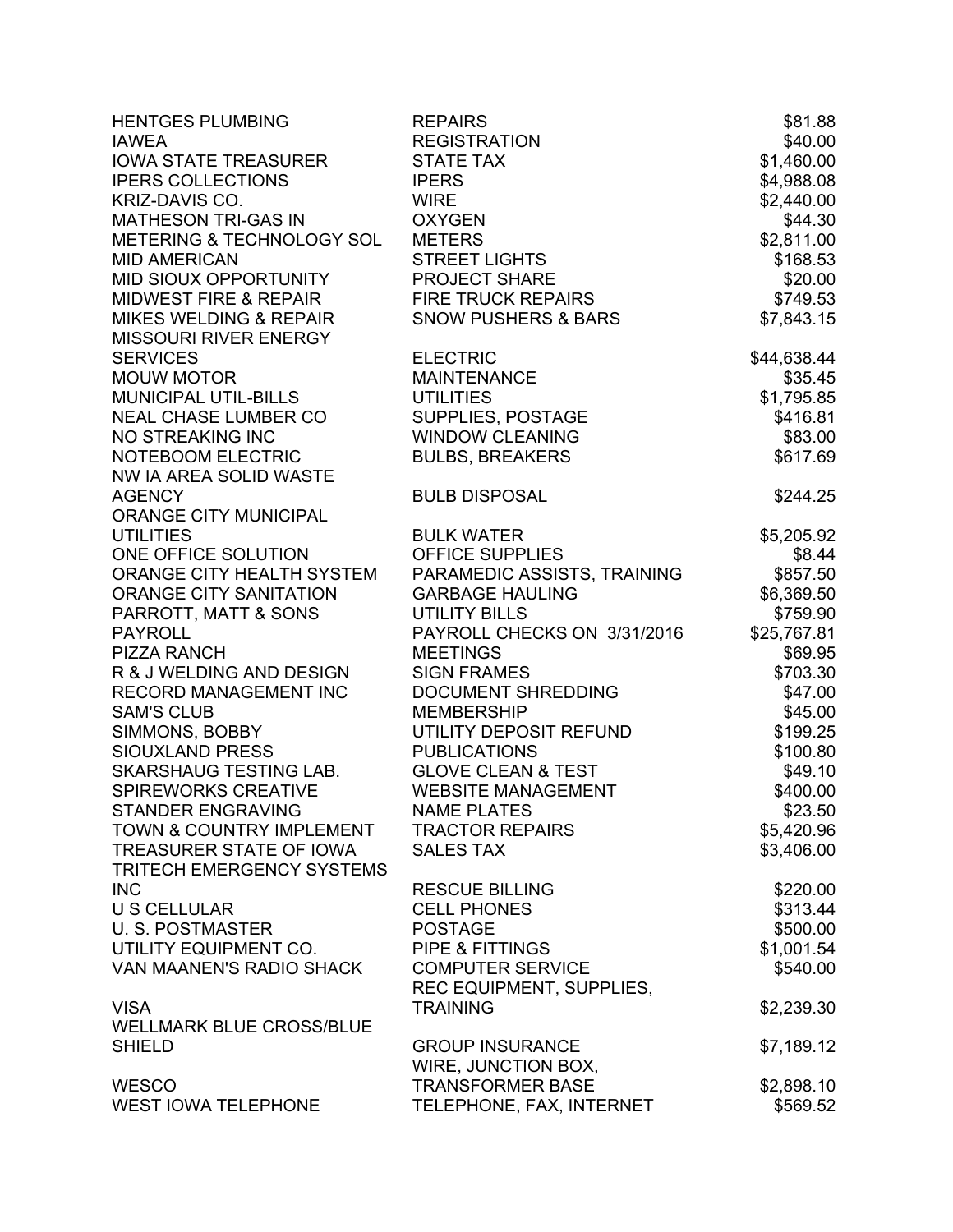| <b>WITCC</b>         | FIRE SCHOOL TRAINING | \$75.00 |
|----------------------|----------------------|---------|
| WRAP-M PACK-M SHIP-M | <b>POSTAGE</b>       | \$13.92 |

TOTAL ACCOUNTS PAYABLE \$290,894.41

**PROPERTY & LIABILITY INSURANCE PACKAGE:** Oltmans presented the Council with the renewal package for the City's Property and Liability Insurance package. Oltmans discussed the changes in premium and equipment.

Motion by Jorgensen and second by Zenor to approve the presented Property and Liability Insurance package from Community Insurance for April 1, 2016 – April 1, 2017. Ayes 4

### **LAND LEASE:**

**RESOLUTION 16-18 "RESOLUTION RATIFYING AND AUTHORIZING AMENDMENT TO WIRELESS TELECOMMUNICATIONS SITE AGREEMENT"** was introduced and moved for adoption by Council Member Zenor pending City Attorney review. Kleinhesselink seconded the motion to adopt.

On roll call vote: Ayes: Kleinhesselink, Jorgensen, Vande Griend, Zenor Nays: None Absent: Bengard

Whereupon the Mayor declared the Resolution duly adopted.

**BUSINESS ENCOURAGEMENT GRANT:** A Business Encouragement Loan Application was submitted to the Economic Development Commission. It was the recommendation of the EDC to award a forgivable loan of \$3,000 per year for 3 years with payment forgiven on a prorated monthly basis for each month in business.

Motion by Vande Griend and second by Jorgensen to follow the recommendation of the Economic Development Commission to award a forgivable loan of \$3,000 per year for 3 years with payment forgiven on a prorated monthly basis for each month in business contingent on the business locating in Alton. Ayes 4

**INDUSTRIAL PARK:** The Mayor opened the public hearing to approve the sale and disposal of City property 6:15 P.M. No oral or written comments were received. The public hearing was closed at  $6:20 \text{ P.M.}$ 

**RESOLUTION 16-16 "RESOLUTION RATIFYING AND AUTHORIZING DISPOSAL OF MUNICIPALLY OWNED PROPERTY"** was introduced and moved for adoption by Council Member Kleinhesselink. Zenor seconded the motion to adopt.

On roll call vote: Ayes: Kleinhesselink, Jorgensen, Vande Griend, Zenor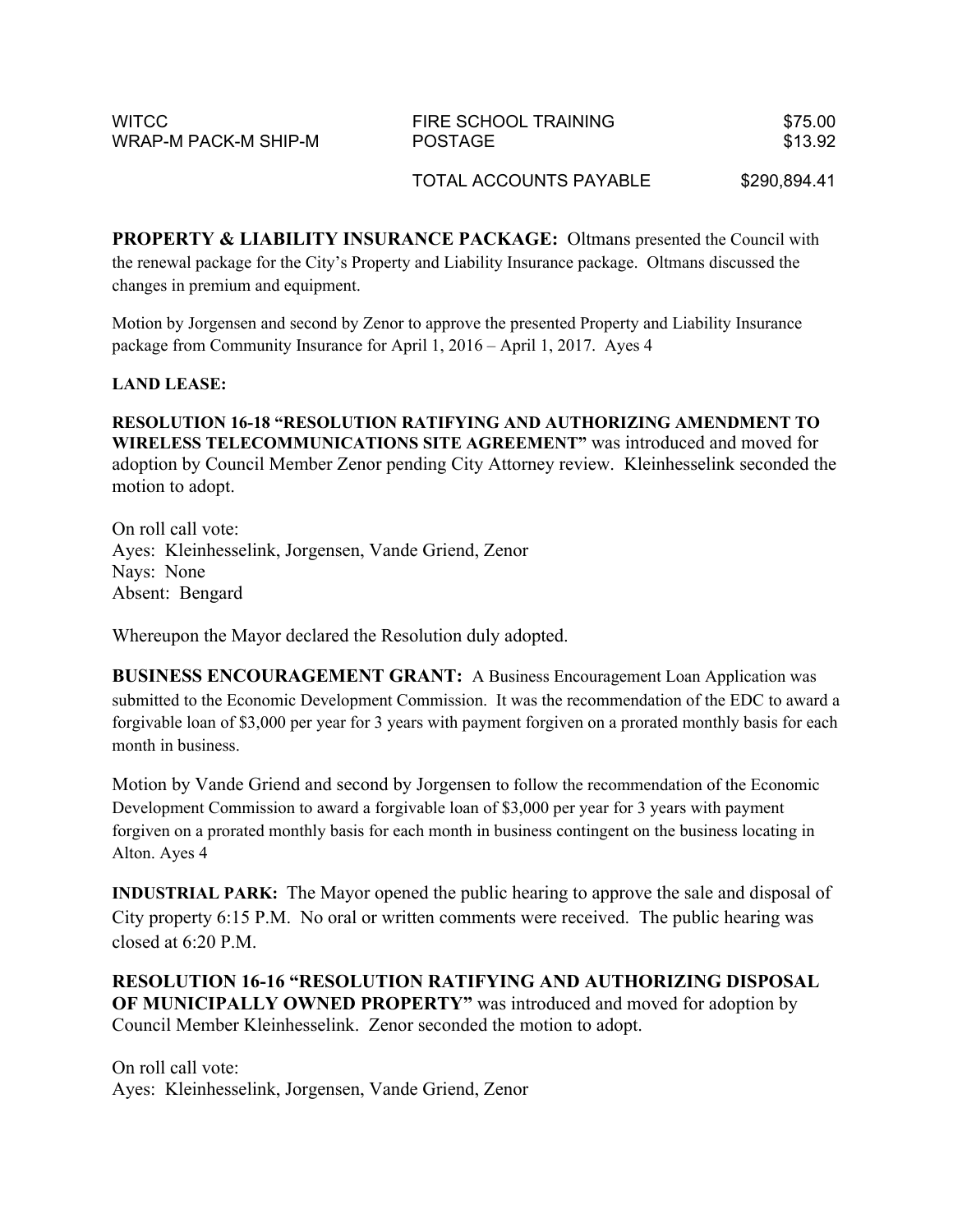Nays: None Absent: Bengard

Whereupon the Mayor declared the Resolution duly adopted.

## **AG PARTNERS ANHYDROUS RELOCATION:**

Ag Partners is investigating relocation of its anhydrous tanks located on E.  $10^{th}$  Street to the Industrial Park and requested financial assistance. Discussion was held and consensus was to assist with the relocation due to safety concerns.

Motion by Bengard and second by Vande Griend to approve Business Relocation Incentive of a \$10,000 forgivable loan to Ag Partners, with terms to be determined. Ayes 5

**EQUIPMENT:** Oltmans presented the Council with quotes for a new truck to replace the 2006 Ford.

Motion by Vande Griend and second by Zenor to approve the purchase of a 2016 Chevrolet Silverado from Ver Hoef at the quoted price. Ayes 5

**SANITATION CONTRACT:** The Gate Fee at the landfill has increased \$1.00 per ton. Orange City Sanitation has requested a \$.10 per residence increase, as allowed in the City's contract.

Ordinance 728 was introduced by Council Member Zenor.

#### **AN ORDINANCE VACATING AMENDING THE CODE OF ORDINANCES OF THE CITY OF ALTON, IOWA 2002 BY AMENDING PROVISIONS PERTAINING TO THE COLLECTION AND TRANSPORTATION OF SOLID WASTE.**

Motion by Council Member Bengard that the reading just had to be the first and the Council dispense with the statutory provision that this Ordinance be fully and distinctly read on three different days as provided by section 380.3 of the Code of Iowa. Motion was duly seconded by Council Member Kleinhesselink

On roll call vote: Ayes: Bengard, Jorgensen, Kleinhesselink, Vande Griend, Zenor Nays: None

And the Mayor declares the motion duly carried.

Motion by Zenor that title of said bill for Ordinance be approved as set out and said bill for Ordinance 728 be adopted and placed on its final passage. Council Member Vande Griend seconds the foregoing motion.

On roll call vote: Ayes: Bengard, Jorgensen, Kleinhesselink, Vande Griend, Zenor

Nays: None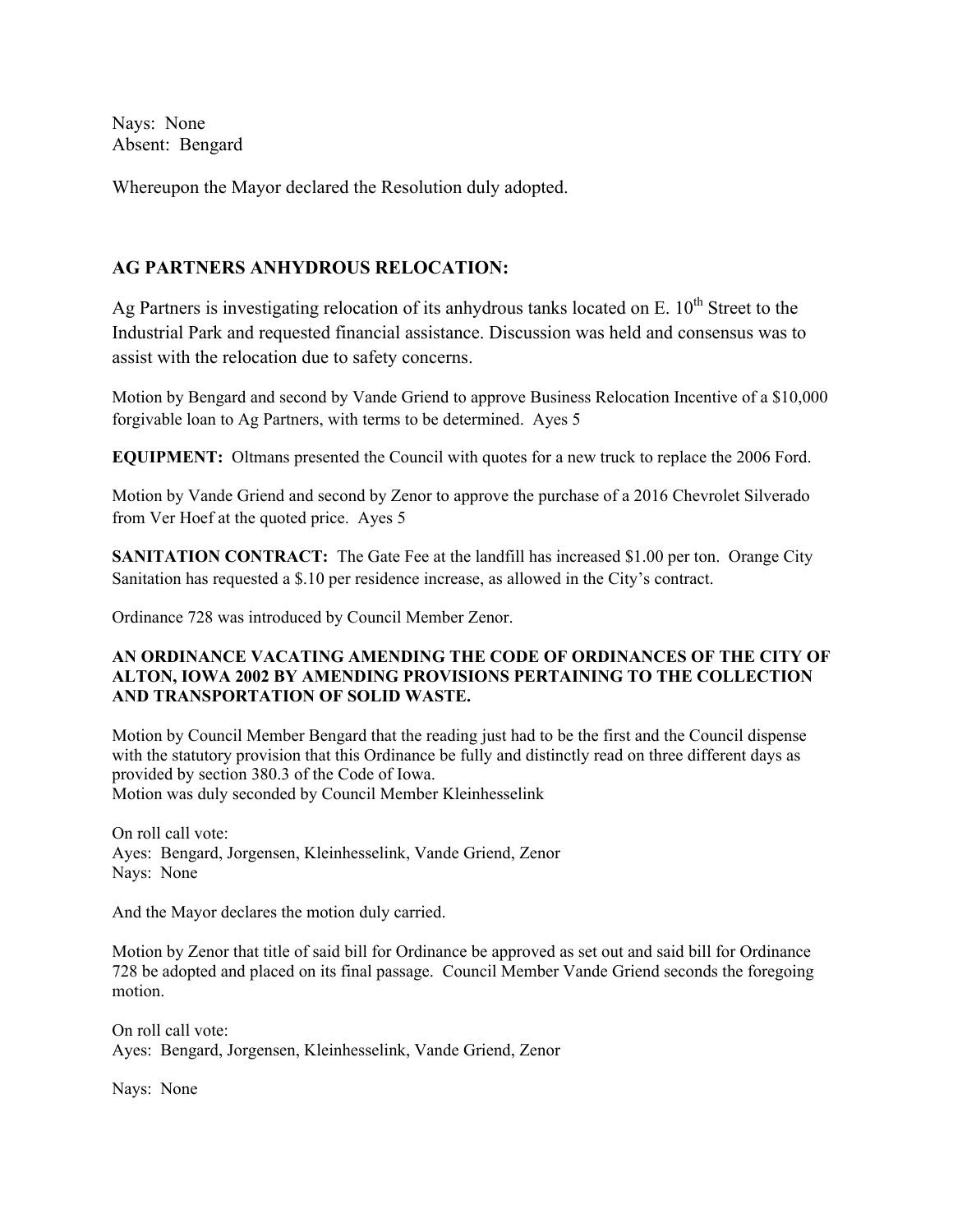The Mayor declares the motion duly carried and will forthwith sign he said Ordinance and the Clerk will add his attestation thereto, said Ordinance being adopted.

The Council also discussed the replacement of current recycling containers with totes provided by Orange City Sanitation. The cost of the recycling totes would increase trash rates \$.40 per residence. It was the consensus of the Council to support the replacement.

#### **BOARDS & COMMITTEES:**

Motion by Vande Griend and second by Kleinhesselink to approve the Mayor's appointment of Bengard as the Elected City Official on the Sioux Golf & Country Club Board. Ayes 5

Motion by Bengard and second by Zenor to approve Sioux Golf & Country Club's Board of Directors. Ayes 5

**STREETS:** The Council along with Herda and Oltmans discussed streets in Alton. Discussion was held on what streets need to be fixed. It was the consensus of the Council to have the Street Committee meet with Herda and Oltmans.

**UTILITY RATE STUDIES:** Oltmans reviewed the rate study proposals from Missouri River Energy Services and DGR.

Motion by Bengard and second by Jorgensen to accept the proposal from Missouri River Energy Services for an electric rate study. Ayes 5

The Council directed Oltmans to work with DGR to get a scope of services to determine what information is needed.

**STORM WATER UTILITY:** The Council discussed the need for a Storm Water Utility. At this point there is no funding source to take care of the current storm water infrastructure. Oltmans will confer with the City Attorney on an ordinance drafted and present at a later meeting.

#### **OTHER BUSINESS:**

The City received a thank you from Habitat for Humanity for the donation made to the garage. There will be a dedication of the home May 14.

Mayor Schutt would like the appointed committees to meet with Oltmans, Herda and Pottebaum to discuss, the short and long term plans and how to achieve those plans within the budget.

 $\mathcal{L}_\text{max} = \mathcal{L}_\text{max} = \mathcal{L}_\text{max} = \mathcal{L}_\text{max} = \mathcal{L}_\text{max} = \mathcal{L}_\text{max} = \mathcal{L}_\text{max} = \mathcal{L}_\text{max} = \mathcal{L}_\text{max} = \mathcal{L}_\text{max} = \mathcal{L}_\text{max} = \mathcal{L}_\text{max} = \mathcal{L}_\text{max} = \mathcal{L}_\text{max} = \mathcal{L}_\text{max} = \mathcal{L}_\text{max} = \mathcal{L}_\text{max} = \mathcal{L}_\text{max} = \mathcal{$ 

Motion by Kleinhesselink and second by Bengard to adjourn meeting at 7:18 PM. Ayes 5

Mayor City Clerk/Administrator Brian E. Schutt Dale Oltmans

### **March Revenue**

| General Fund    |  |
|-----------------|--|
| <b>RUT</b> Fund |  |

| \$18,705.47 |  |
|-------------|--|
| \$12,893.96 |  |

Capital Equipment Fund \$40.99 LMI Housing \$18.08